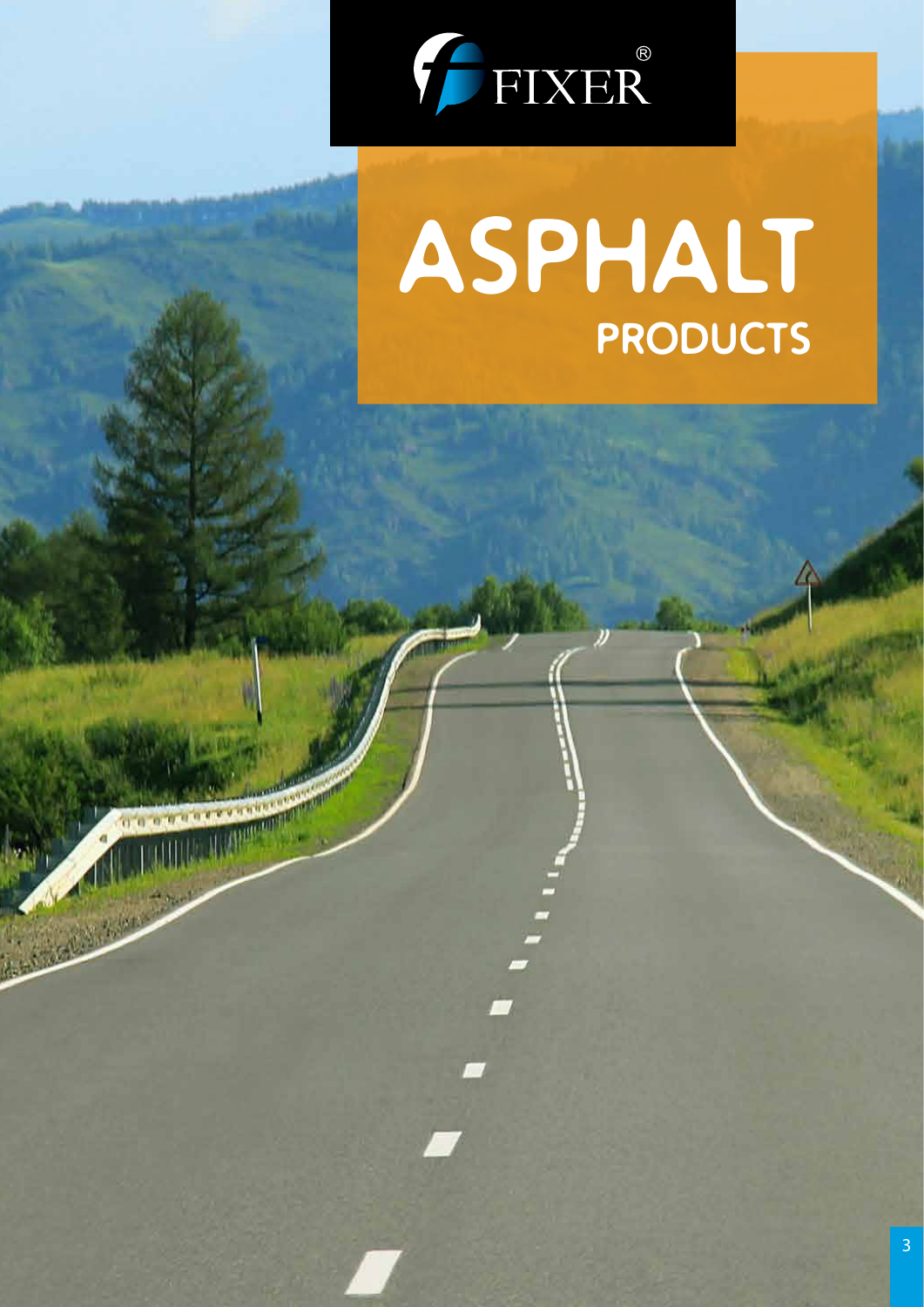## **Asphalt-Fix** COLD ASPHALT



FIXER

Cold mix for pavement repair.

It is especially recommended for use on small surface and hole repairs.

It is perfect as a rolled layer finish in gutters, sewer surroundings, manholes, etc… as well as for the rapid and economical construction of access ramps and small superelevations or speed bumps for road traffic.

### Technical data sheet:

Characteristics

|                   | Arid size 4/6 mm.                                                        |
|-------------------|--------------------------------------------------------------------------|
|                   | Direct cold application.                                                 |
|                   | No preparation or primer required.                                       |
|                   | No product mixing required.                                              |
| Conservation      | Placement does not require stopping traffic.                             |
|                   |                                                                          |
|                   | Keep the product stored between 5°C and 40°C, maximum 18 months.         |
| Performance       |                                                                          |
|                   | The 25 kg tub gives a yield of 1m2 in a 1 cm layer.                      |
|                   | Optimal layer thickness between 3 and 5 cm.                              |
| Curing            |                                                                          |
|                   | In about 10 to 20 days.                                                  |
| Precautions       |                                                                          |
|                   | Avoid working in the treated area until the curing process is complete.  |
|                   | Do not use anionic emulsions (waterproofing) with this product.          |
| Available formats |                                                                          |
|                   | 25 kg tub.                                                               |
|                   | 500 kg Big Bag.                                                          |
|                   | 1,000 kg Big Bag.                                                        |
|                   | Pallets of 36 or 48 tubs (American pallet) or 33 tubs (European pallet). |
|                   |                                                                          |

#### Steps to follow







CLEAN POUR THE PRODUCT COMPACT RE-ESTABLISH TRAFFIC

4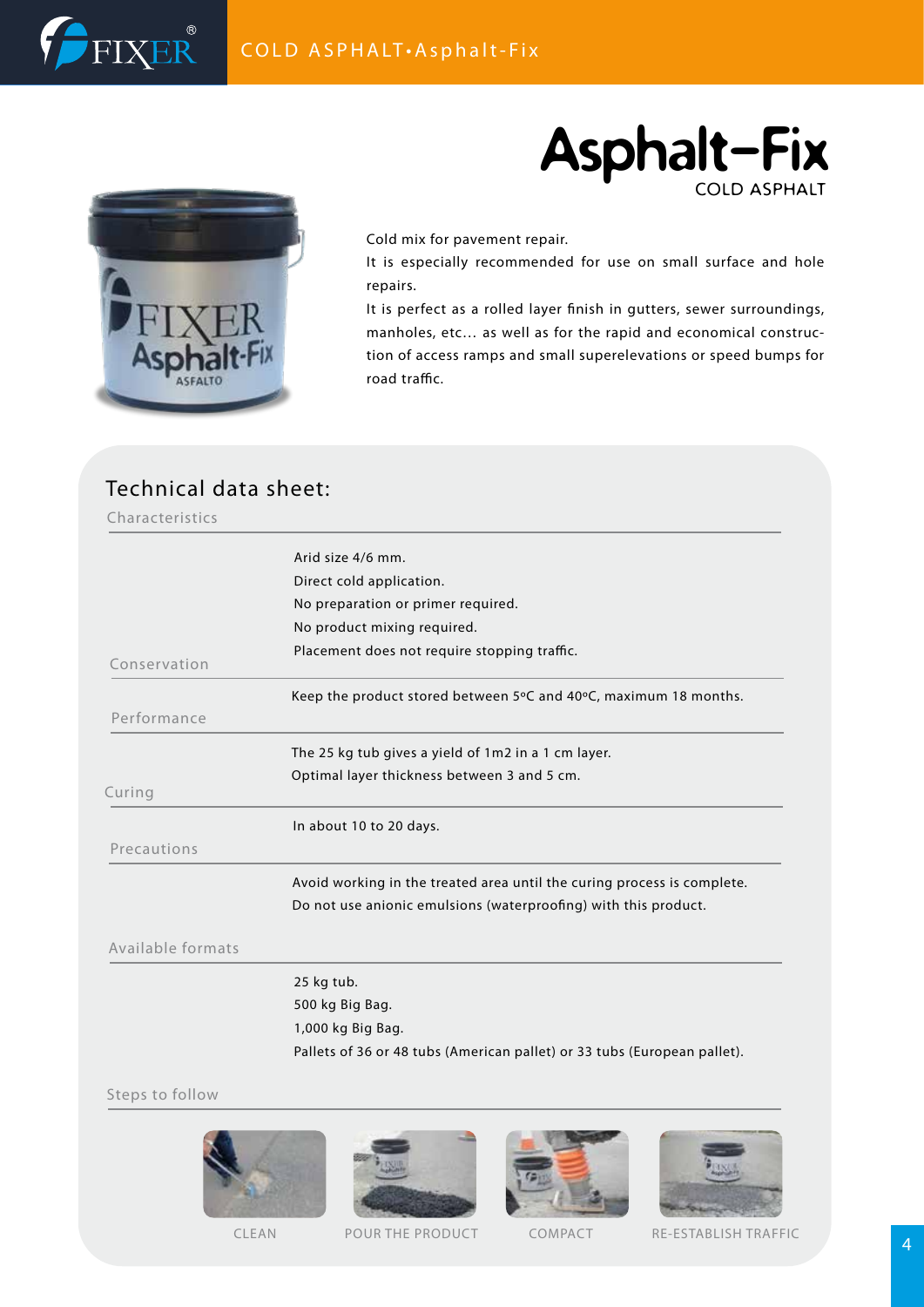



## MICRO **Asphalt-Fix** COLD ASPHALT

Cold mix for pavement repair.

It is especially recommended for use in small repairs with thicknesses less than 1 cm. Product designed for small layers 0.5 to 1 cm thick. It's perfect for repairing potholes and small ditches, etc.

#### Technical data sheet::

| Characteristics   |                                                                          |
|-------------------|--------------------------------------------------------------------------|
|                   | Arid size 1/2 mm.                                                        |
|                   | Direct cold application.                                                 |
|                   | No preparation or primer required.                                       |
|                   | No product mixing required.                                              |
|                   | Placement does not require stopping traffic.                             |
| Conservation      |                                                                          |
|                   | Keep the product stored between 5°C and 40°C, maximum 18 months.         |
| Performance       |                                                                          |
|                   | The 25 kg tub gives a yield of 1m2 in a 1 cm layer.                      |
|                   | Optimal layer thickness between 0,5 and 1 cm.                            |
| Curing            |                                                                          |
|                   | In about 10 to 20 days.                                                  |
| Precautions       |                                                                          |
|                   | Avoid working in the treated area until the curing process is complete.  |
|                   | Do not use anionic emulsions (waterproofing) with this product.          |
| Available formats |                                                                          |
|                   | 25 kg tub.                                                               |
|                   | Pallets of 36 or 48 tubs (American pallet) or 33 tubs (European pallet). |

Steps to follow







CLEAN POUR THE PRODUCT COMPACT RE-ESTABLISH TRAFFIC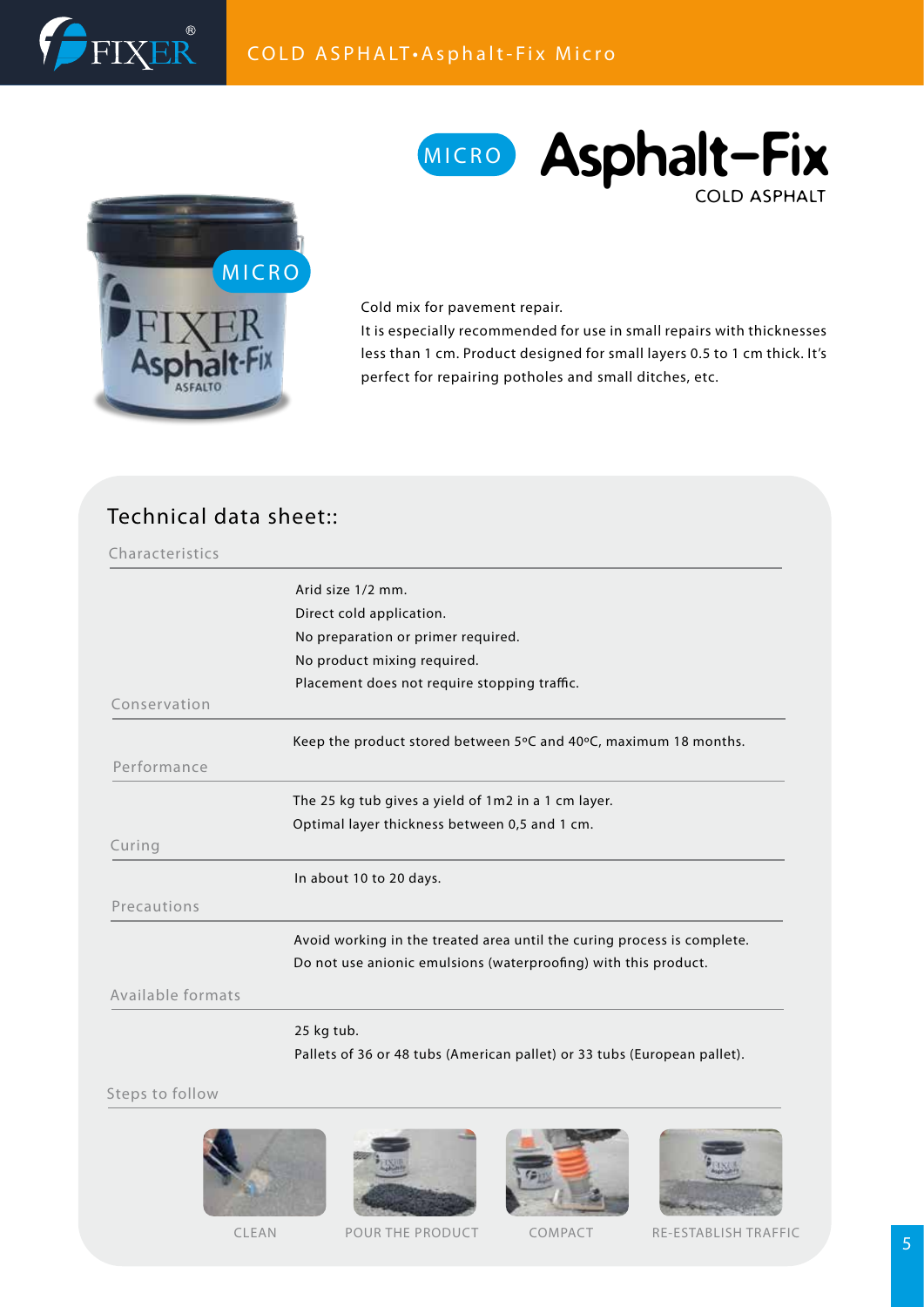



Cold asphalt with resin



Asphalt specially recommended for intermediate layer repairs. It is perfect for town hall areas, road maintenance, drinking water, gas, etc. Suitable product such as rolled layer finishing in trenches, sewer surroundings, manholes, and quick construction of access ramps and small elevations or speed bumps for road traffic. The resin gives greater strength and cohesion to the product.

#### Technical data sheet:

Characteristics

|                   | 25 kg tub.                                                                                                                                |
|-------------------|-------------------------------------------------------------------------------------------------------------------------------------------|
| Formats available |                                                                                                                                           |
|                   | Avoid working in the treated zone until the curing process is complete.<br>Do not use anionic emulsions (waterproofing) with the product. |
| Precautions       | In about 10-20 days approximately.                                                                                                        |
| Curing            | The 25 kg tub gives a yield of 1m2 in a 1 cm layer.<br>The optimal layer is between 4 and 8 cm.                                           |
| Performance       | Keep the product stored between $5^{\circ}$ C and $40^{\circ}$ C, maximum 9 months.                                                       |
| Conservation      | Placement does not require traffic stoppage.                                                                                              |
|                   | No preparation or primer required.<br>No product mixing required.                                                                         |
|                   | The resin gives greater strength and cohesion to the product.                                                                             |
|                   | Arid size 8/12 mm.<br>Direct cold application.                                                                                            |

Pallets of 36 or 48 tubs (American pallet) or 33 tubs (European pallet).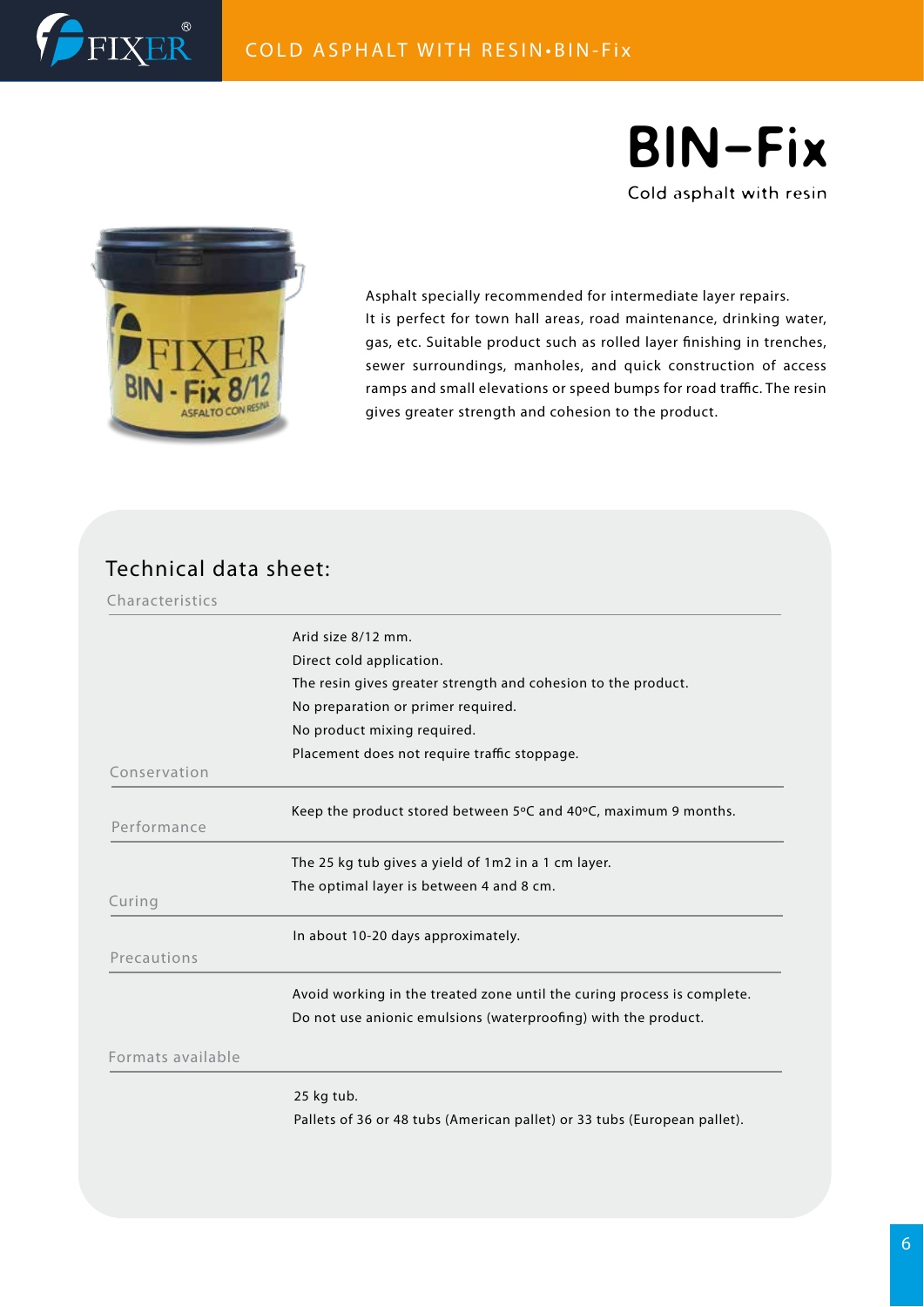

#### COLD ASPHALT WITH RESIN •ROD-Fix





It is especially recommended for use on small surface and hole repairs. It is perfect for town hall areas, road maintenance, drinking water, gas, etc. Suitable product such as rolled layer finishing in trenches, sewer surroundings, manholes, and quick construction of access ramps and small elevations or speed bumps for road traffic. The resin gives greater strength and cohesion to the product.

#### Technical data sheet:

Characteristics

|                   | Arid size 4/6 mm.                                                       |
|-------------------|-------------------------------------------------------------------------|
|                   | Direct cold application.                                                |
|                   | The resin gives the product greater strength and cohesion.              |
|                   | No preparation or primer required.                                      |
|                   | No product mixing required.                                             |
|                   | No traffic stoppage is required for its placement.                      |
| Conservation      |                                                                         |
|                   |                                                                         |
|                   | Keep the product stored between 5°C and 40°C, maximum 9 months.         |
| Performance       |                                                                         |
|                   | The 25 kg tub gives a yield of 1m2 in a 1 cm layer.                     |
|                   | The optimal layer is between 3 and 5 cm.                                |
| Curing            |                                                                         |
|                   | In about 10-20 days approximately.                                      |
| Precautions       |                                                                         |
|                   | Avoid working in the treated zone until the curing process is complete. |
|                   | Do not use anionic emulsions (waterproofing) with the product.          |
| Available formats |                                                                         |
|                   |                                                                         |
|                   | 25 kg tub.                                                              |
|                   |                                                                         |
|                   | Big Bag 500 kg.                                                         |

Steps to follow







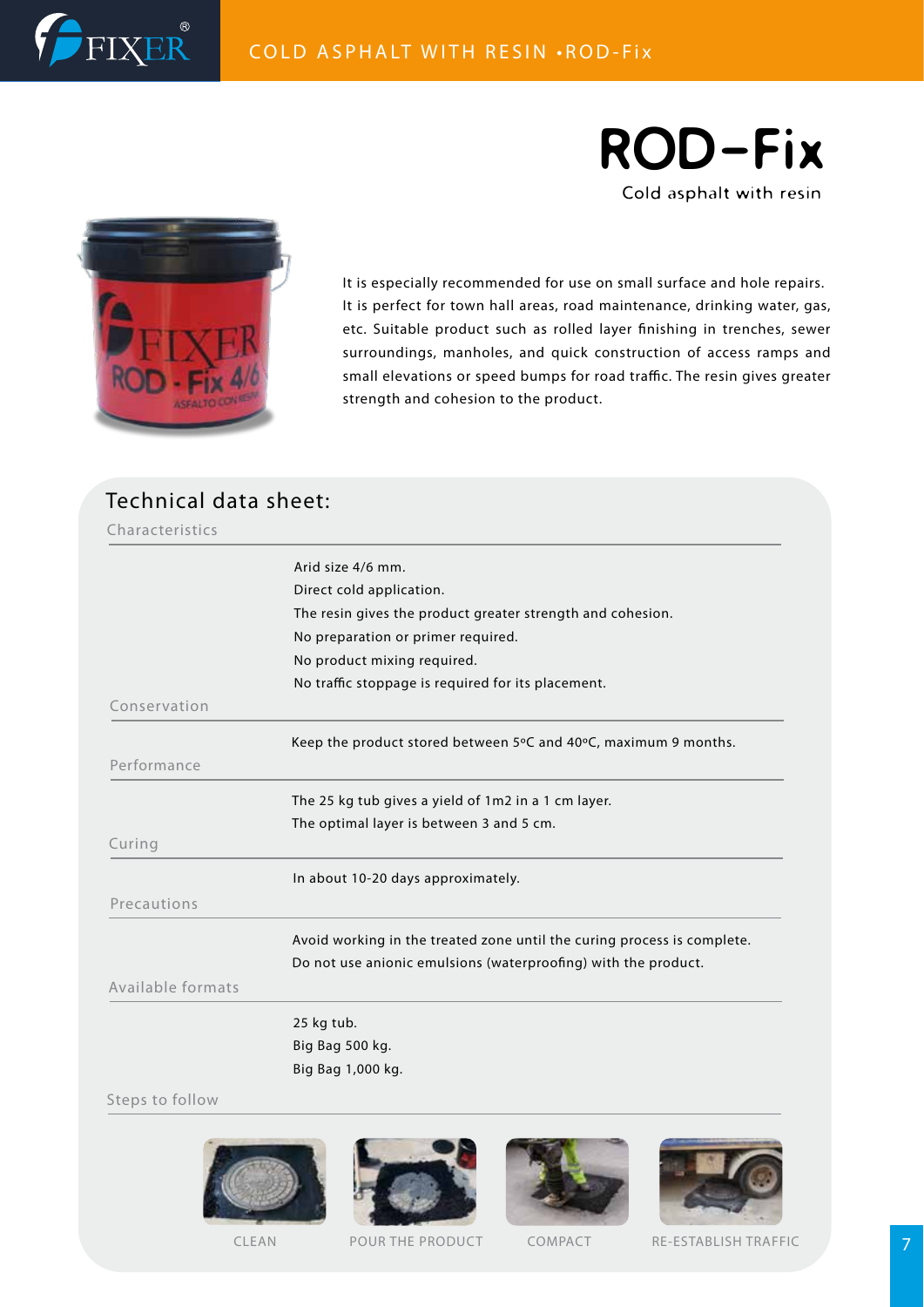



**Impri-Fix** Cold asphalt

It is a cationic bituminous emulsion for priming, both cold and hot.

#### Technical data sheet:

Characteristics

Because of its adhesion, it provides is excellent as a bonding element between the concrete or asphalt support and the asphalt layer to be applied on top.

Conservation

Keep the product stored between +5ºC and 40ºC, maximum 12 months.

Performance

Performance: 1 kg/m².

#### Curing

8 to 12 hours approximately.

#### Available formats

25 Kg container.

#### Application

Remove the product to homogenize.

Apply with roller or brush.

Let it dry between 8 and 12 hours from its application.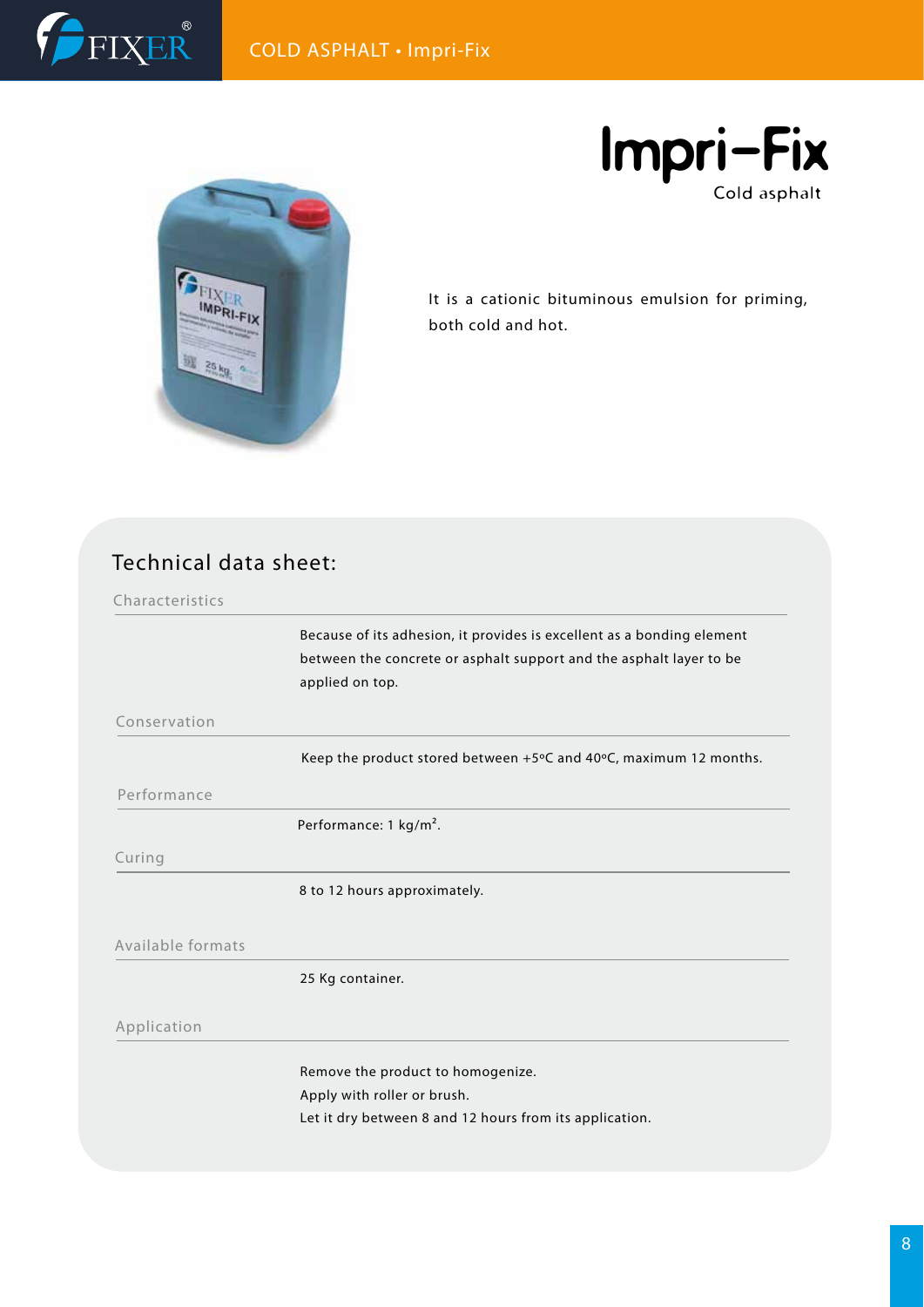





It is a modified bitumen mastic with SBS and specially selected mineral load specially formulated to help in the sealing surface cracks, and cracks in asphalt agglomerate and concrete pavements.

#### Technical data sheet:

| Great adhesion to concrete surfaces, asphalt agglomerate and metals.<br>High absorption of heavy road traffic loads.<br>Resistant to adverse weather conditions. |
|------------------------------------------------------------------------------------------------------------------------------------------------------------------|
|                                                                                                                                                                  |
|                                                                                                                                                                  |
|                                                                                                                                                                  |
| Absorbs deformations in three dimensions.                                                                                                                        |
| It allows reopening to traffic in a few hours.                                                                                                                   |
|                                                                                                                                                                  |
| Store in a dry place, protected from frost and direct sunlight, in its original                                                                                  |
| closed containers.                                                                                                                                               |
| Usage time of 12 months from the date of manufacture.                                                                                                            |
|                                                                                                                                                                  |
| Boxes of 22 kg.                                                                                                                                                  |
|                                                                                                                                                                  |
|                                                                                                                                                                  |

Sealing of transverse and longitudinal joints, in layers of asphalt agglomerate, originating in the expansion operations.

Sealing of cracks and filling of retraction/expansion joints on concrete surfaces. Sealing of cracks caused by fatigue in ground understructure or by embankment reinforcements.